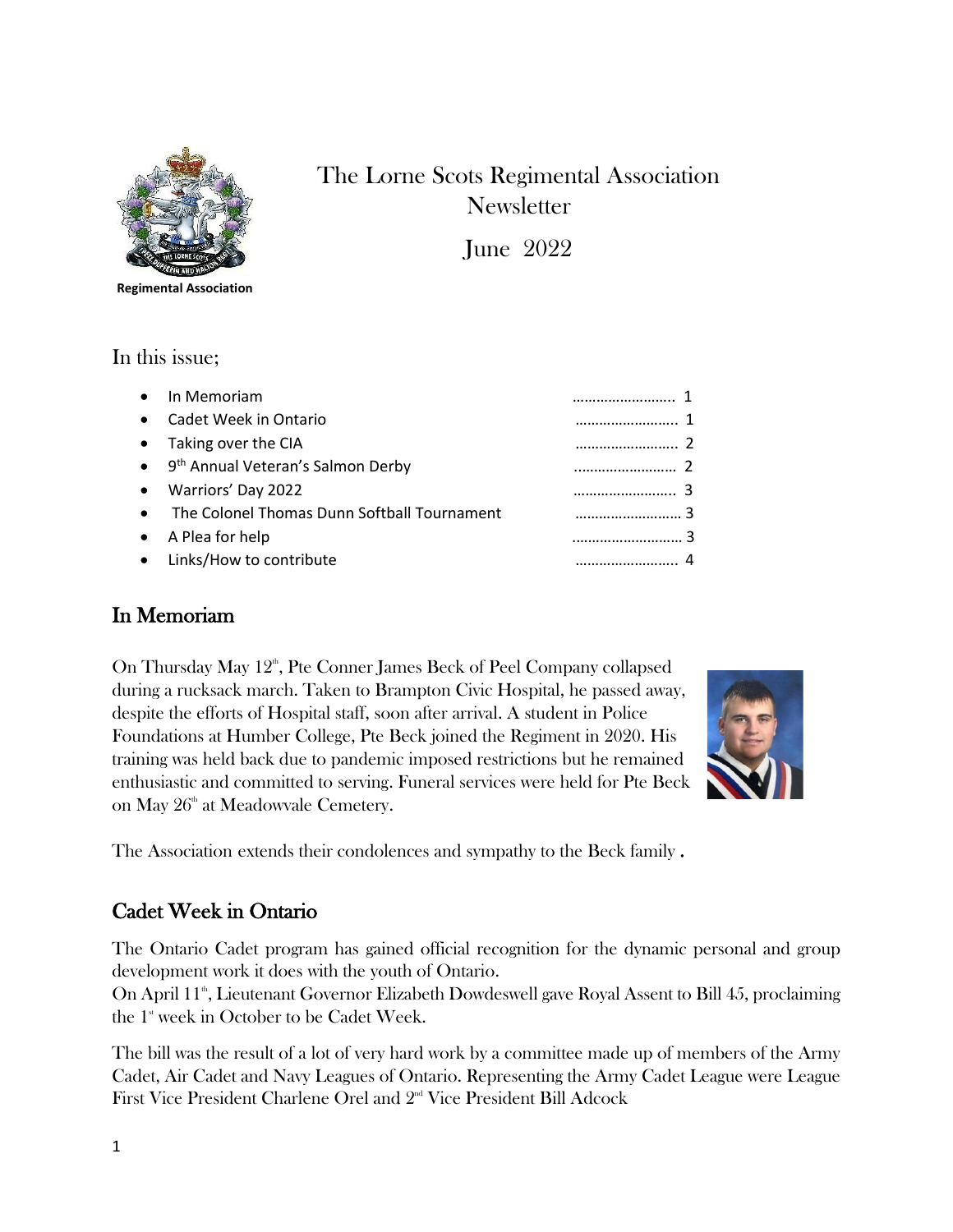MPP Toby Barrett, representing Haldimand-Norfolk, was convinced to bring the bill before the Provincial Legislature in Nov of 2021. After a lengthy delay after passing first reading, the bill passed through the Legislature in one day and received Royal Assent two days later.

The tri-League committee is now working to organise an event to take place in Toronto marking the proclamation of the Bill. Cadets across the Province will organise their own local individual or combined events to mark the week.

Congratulations to all who have worked to achieve this recognition.

## Taking over the CIA

A well known member of the Regimental family has taken over as head of the CIA.

Not the spy agency - the Canadian Infantry Association.



to you.

LCol Robin Hesler is now the interim President of the Association which was founded in 1912 to promote the interests of the infantry by influencing public opinion and defense policy by providing a forum for dialogue. It consists of both serving and former members of the infantry branch.

The CIA is a private group on social media, so if you are interested about finding out more about the CIA, you can contact LCol Hesler at [lscolonel@rogers.com](mailto:lscolonel@rogers.com) and an invitation to join the Facebook group will be sent

## 9 th Annual Veterans Salmon Derby

If you are a veteran or still serving and like to fish, you might want to look into taking part in this years Veteran's Salmon Derby in Bronte.

After a break due to Covid 29, the annual event founded by LCol Guy Smith, a former Lorne Scot and later Commanding Officer of the Royal Hamilton Light Infantry, is back. June  $11<sup>th</sup>$  in Bronte

Raising funds for veteran's services, the derby provides veterans and serving members a day of salmon fishing on Lake Ontario. A breakfast, day on the lake, dinner and post fishing entertainment are all provided for participants.



Pre-registration is required. Expand the picture to see more information.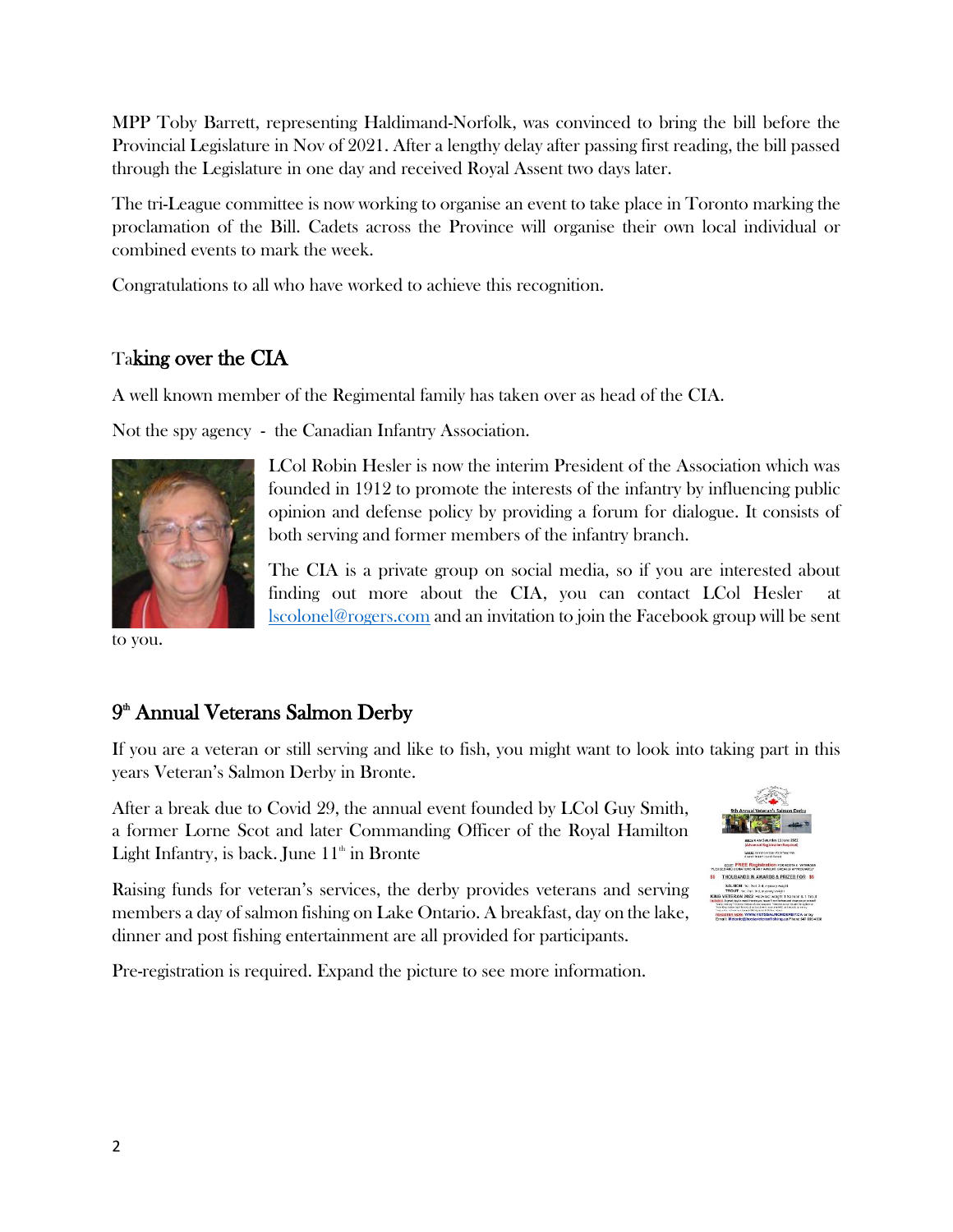#### Warriors' Day 2022



The oldest running veterans' event of its' kind in the world, the Warriors' Day Parade is returning to the CNE this year.

The annual parade will mark the opening of the Canadian National Exhibition on Saturday Aug 20<sup>th</sup>.

Veterans and serving members can apply to the parade committee for free admission tickets to the CNE grounds on the day for themselves and their families by clicking on the link and submitting the ticket application form. Applications

close 05 August. <http://www.thewarriorsdayparade.ca/>

This year, Chief Parade Marshal Brian Budden, is looking for retired personnel to act as parade marshals on the day. If you are interested, contact him at [brianbudden@rogers.com](mailto:brianbudden@rogers.com) or by phone at 416-417-4975.

## The Colonel Thomas M. Dunn Memorial Softball Tournament

The park is booked.

All members of the Regimental family (serving, retired, bands, Cadets, your families and friends) are invited to come and take part in the Colonel Thomas M. Dunn Memorial Softball Tournament on Sat June 25<sup>th</sup> at Jack Duggan Park in Brampton.



While all the details haven't been worked out, there will be softball for the

athletic, a BBQ for the hungry and other activities. Or just come out and meet up old friends and make new ones. We are looking for as many softball teams as we can get, so start organising now and contact the Association to register your team.

11:00 to 3:00 at Jack Duggan Park. Entrance off Vodden Street East at Brampton Fire station 207. More information will be posted on the Association social media closer to the day. See you there.

## A Plea for help

You may have heard this already but the Regimental museum is looking for help. Not just to act as guides once the new display is built and the Museum opened to visitors but to help get it built and then to make it run.

The museum will need people to act as guides but it also needs people who want to work cataloguing the archive, updating the records, working to properly conserve and store the items that aren't on display, help with temporary displays away from the Museum, digitising the collection, photographing the collection, working on the website and other social media and many more tasks.